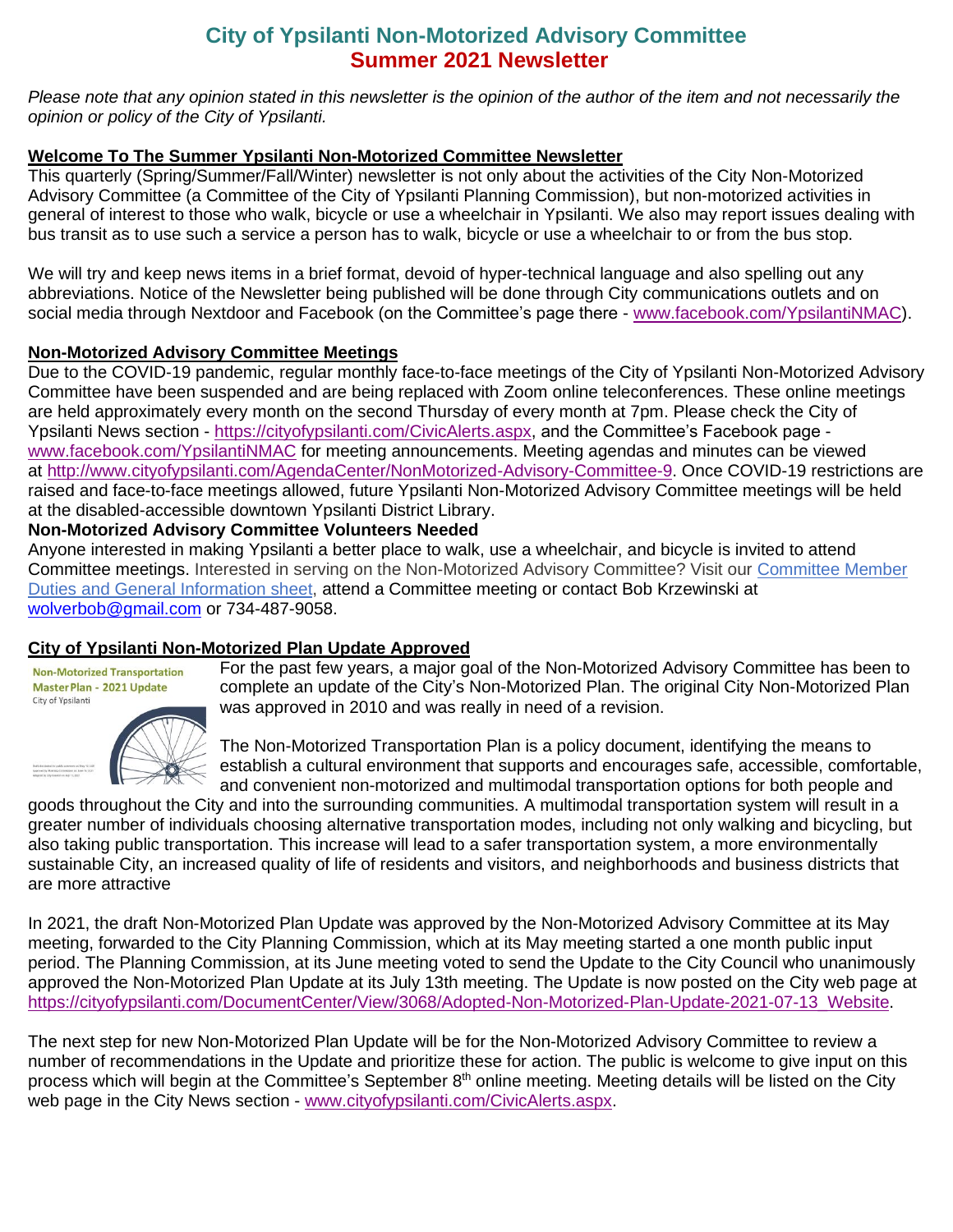# **Cross Street Bike Lane To Re-Open**

Over the summer, major water and sewage work was done on West Cross Street from Huron Street west to Summit Street by the Ypsilanti Community Utilities Authority. This project narrowed traffic down to one lane which also converted the Cross Street bike lane into a "all vehicle" lane. YUCA should be completing their work in early September after which the road will be resurfaced by the Michigan Department of Transportation under a separate construction contract. This resurfacing project will include re-establishing the Cross Street bike lane along with some new pedestrian improvements. This repaving work is expected to be completed by the end of October.

#### **Where Are All The Organized Bike Rides???**

When the COVID-19 pandemic first started to grow rapidly, and the only defense was staying six feet apart and wearing a mask, almost all organized bicycle rides began to postpone or cancel. This included local area bike club rides (i.e. most rides on the Ann Arbor Bicycle Touring Society calendar), one-day events (i.e. the Bike Ypsi Spring & Fall rides, the Bike Ypsi Taco Tour, the One Helluva Ride) and multi-day bike tours (i.e. League of Michigan Bicyclists fundraiser rides). Planning for most bicycling events and tours is immense, with overnight accommodations reserved, food orders confirmed, volunteers solicited and schedule, along with 101 other details. The cancellation order then is painful, but from a financial aspect, must be done months from the ride date so cancellation costs do not happen.

For 2021, the year started out with a feeling of hope in the cycling community with a COVID vaccine available and with a large number of people inoculated, popular bike rides and tours would return. But then just when it looked like the pandemic would end, vaccinations began to level out dramatically and a new strain of the COVID surfaced. Bike ride/tour organizers, keeping in mind not only rider safety, but also rider health, began cancelling rides all over again, or turned rides into "virtual" events where you would just ride by yourself (see the Taco Tour below). Cyclists can only hope that more people will decide to inoculate this year and 2022 will be the end of the COVID pandemic.

#### **Taco Tour 14 – 2021 Edition**



It's that time of year to think of Taco Tour again. Unfortunately, the rising tide of delta variant Covid infections renders a large group event an unwise activity. As we did last year, we are declaring September the month of tacos and encouraging individual Tours rather than a large group event. So, ride singly or in small groups to your destinations and support our great local taquerias.

Here are the rules of this year's event (not many), prizes (pint glass), and we'll put our recommendations for where to get local tacos in the comments.

1. Ride your bike to 5 or more taquerias in September. You can ride to all your stops in a single day, or you can ride to a different one on separate days. Just so all rides are sometime in September, the official (not really) month of Taco Touring.

2. Eat at least one taco at each stop. Of course you can eat as many as you want in addition.

3. Post up pictures of you, your bike, and your tacos! Please tag Bike Ypsi (@BikeYpsi), the taquerias, and use [#tacotourypsi2021](https://www.facebook.com/hashtag/tacotourypsi2021?__eep__=6&__cft__%5b0%5d=AZXoI6OBs00TU1-Q4zWC4Xj2DYOemUTJbf2_tiMDWy8IvSsIHv1imEijgrCUQtqH2e7NdfEwxI-lpJe9SLr7O68sn4KkgS2k-P-DxRflT7kXKiutMA3_-hzxwTqHvjMRgOD_bSPRWvQ8Ka00STDGba0Msj-1B3gDqZu0uI4M14JzHskLEd5Ey3Ek-WI_fKeZY_0&__tn__=*NK-R)

4. For a list of taquerias, along with suggested riding route, visit<https://tinyurl.com/TacoTour2021>

After the end of September, any rider who has gone to 5 or more Taquerias, can claim a pint glass with the Taco Tour logo on it. Details on the pickup later. Out of courtesy, please wear a mask in the taquerias. This is for your safety, the safety of the workers and for the safety of any other customers. Note though, not all taquerias require masks, or use masks. We hope to see you out there! - Your Bike Ypsi Team

# **Bike Friendly Community Designation Renewal**



The Bike Friendly Community (BFC - [www.bikeleague.org/community\)](http://www.bikeleague.org/community) program is run by the League of American Bicyclists [\(www.bikeleague.org\)](http://www.bikeleague.org/) and a BFC welcomes bicyclists by providing safe accommodations for bicycling and encouraging people to bike for transportation and recreation. Making bicycling safe and convenient are keys to improving public health, reducing traffic congestion, improving air quality and improving quality of life.

There are also different levels of a BFC, starting off with Bronze (this is what the City of Ypsilanti was awarded in 2017), then upwards with a Silver, Gold and the highest, Platinum level, with all awards lasting four years and then need to be reapplied for. Michigan currently has 13 Bike Friendly Communities. The City of Ypsilanti's Bike Friendly Community award expires in November 2021 and the City's Non-Motorized Advisory Committee has submitted a renewal application.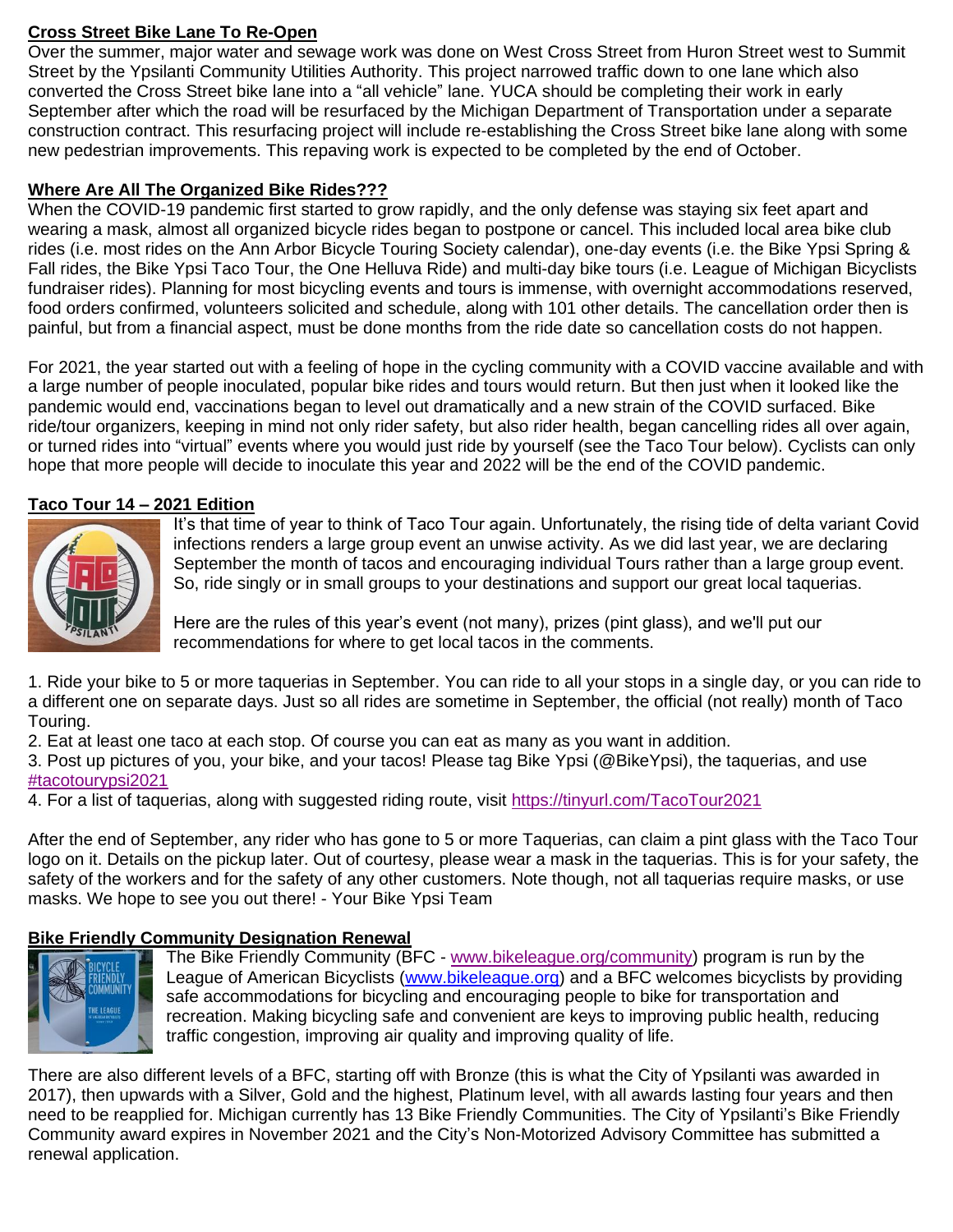# **Major Non-Motorized Improvements On The Horizon In Ypsilanti**

Huron, Hamilton and Washtenaw – In 2022, portions of these roads that fall under Michigan Department of Transportation (MDOT) control will see repaving along with pedestrian, disabled and bicycle improvements including sidewalk ramps, bike lanes, safety signage and traffic calming. This MDOT project will also address the need for a safe non-motorized crossing of Huron Street over the I-94 bridge.

Public input sessions on the Huron, Hamilton, Washtenaw project in mid-August at the Ypsilanti City Hall and Ypsilanti Township Civic Center. The Ypsilanti presentation was livestreamed by the City here: <https://www.youtube.com/watch?v=Jkhsq9lktlg,> and the PowerPoint presentation is available here: MDOT [presentation.](https://cityofypsilanti.com/DocumentCenter/View/3062) Additional project information can be found at [https://cityofypsilanti.com/722/Lane-Reduction-Project-on-](https://cityofypsilanti.com/722/Lane-Reduction-Project-on-Hamilton-Huron)[Hamilton-Huron.](https://cityofypsilanti.com/722/Lane-Reduction-Project-on-Hamilton-Huron)

# **Border To Border Trail Update For Ypsilanti**



Construction began in August on a Border To Border Trail project that will offer substantial improvements for Trail users on the Grove Road segment that crosses I-94. Last year, the sidewalks along the west side of Grove Road, from just north of the I-94 bridge to where the Trail turns west into the Water Street development area, were replaced with a wider, concrete, non-motorized paved path. This year, construction crews are working on non-motorized improvements to the Grove Road bridge over I-94, widening an existing sidewalk on the west side of the bridge and also building barriers to safely separate pedestrians and bicyclists from motorists. Work is expected to be completed before the end of the year.

Also, the Washtenaw County Parks & Recreation Commission has a new Border To Border Trail website at [https://b2btrail.org.](https://b2btrail.org/) Here you will find interactive maps, construction updates, how to report problems and more on this website

# **Keeping Sidewalks Open In Ypsilanti**



City ordinances require property owners to keep sidewalks not only in good condition, but accessible as well with sidewalks cleared of snow in the winter and free of vegetation in the warm months. This means trimming back shrubbery, trees, branches or other obstructions. In addition, items should not block sidewalks, such as motor vehicles or motorcycles.

While some property owners may think that those who encounter sidewalk obstructions can just go around them, if you are in a wheelchair, such obstructions may stop you in your

tracks. So please, keep your sidewalks open all year. And for wheelchair users in particular, if you encounter a blocked sidewalk and are unable to talk with the property owner about correcting the problem, please file a report with the City at "Report An Issue" - [www.cityofypsilanti.com/506/Report-an-Issue.](http://www.cityofypsilanti.com/506/Report-an-Issue) P.S – The photo used in this news item is not in the Ypsilanti area but shows how vegetation can obstruct passage for wheelchair users in particular.

# **Area Contacts**

# **City of Ypsilanti Non-Motorized Advisory Committee Facebook Page**

Please consider "Liking" the City of Ypsilanti Non-Motorized Advisory Committee page at [https://www.facebook.com/YpsilantiNMAC.](https://www.facebook.com/YpsilantiNMAC) The page is constantly updated with local news about non-motorized issues that relate to pedestrians, bicyclists and the disabled.

# **Local Resources**

City of Ypsilanti Non-Motorized Advisory Committee - [www.cityofypsilanti.com/296/Non-Motorized-Advisory-](http://www.cityofypsilanti.com/296/Non-Motorized-Advisory-Committee)**[Committee](http://www.cityofypsilanti.com/296/Non-Motorized-Advisory-Committee)** 

Bike Ypsi – Bike rides along with other special events (pending pandemic conditions)– [www.facebook.com/bikeypsi](http://www.facebook.com/bikeypsi)

Ypsi Bike Co-Op – Free bike repairs, and low-cost good used bikes at selected Saturday Ypsilanti Farmers Market (dates for 2021 are listed on the Facebook page) - <https://www.facebook.com/ypsibikecoop>

Bike-Bus-Walk Ypsilanti – Alternative transportation in Ypsilanti – [www.bbwypsi.org](http://www.bbwypsi.org/) & [www.facebook.com/bbwypsi](http://www.facebook.com/bbwypsi)

Program To Educate All Cyclists – Ypsilanti-based organization giving mobility to the disabled through bicycle transportation – [www.bikeprogram.org](http://www.bikeprogram.org/) & [www.facebook.com/everyonecanride](http://www.facebook.com/everyonecanride)